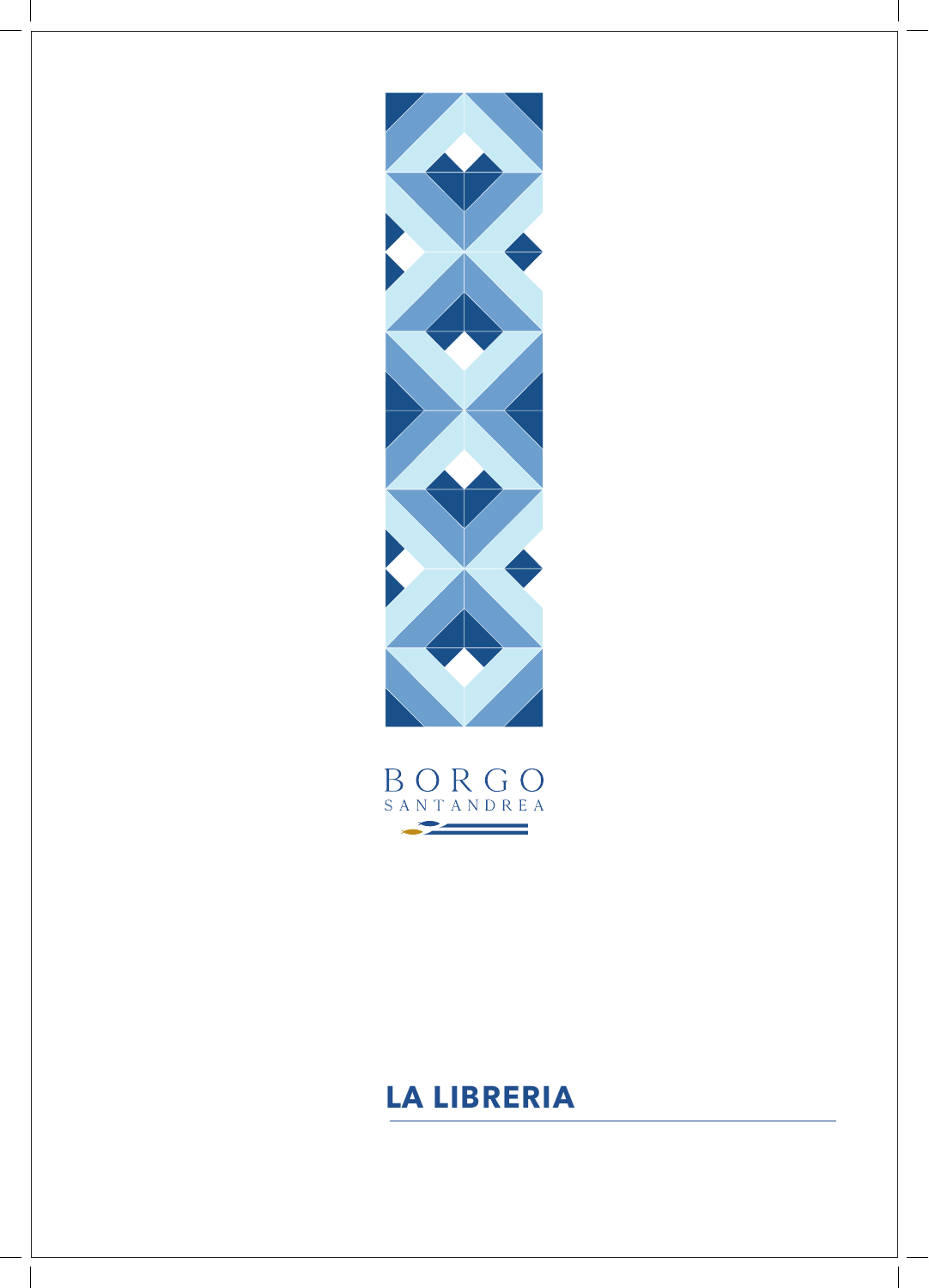aliko.

Per me creare un piatto significa costruirlo, realizzarlo con sensibilità filtrandola attraverso le mie esperienze e fantasie, i ricordi del passato e lo slancio innovativo. Partire da uno schizzo su carta innanzitutto, tracciare i primi segni con la matita, lasciarsi trasportare dalle sensazioni legate ai luoghi e alle persone, per poi immaginarne le consistenze ed i profumi e giungere, infine, all'equilibrio perfetto tra il gusto e creatività. Nutrimento per il corpo, per la mente e per lo spirito, il Cibo diventa per me la strada per raccontarmi e portare in tavola le mie emozioni, dando loro forme e colori.

*For me create a dish means to build it, realizing it with sensitivity filtering thought experiences and fantasies, memories from the past and innovative impetus. Start from sketch on paper first of all, draw the first signs with a pencil, be carried away by the sensations related to places and people, then imagine the consistencies and perfumes and arrive, at the end, to the perfect balance between taste and creativity. Nourishment for body, mind and spirit, food becomes for me the way to tell about me and bring on the table my emotion, giving them shapes and colors.*

Reare Alu CAVIAB ADARNE ate Bes Ross KONTANARIA LA MIA PIPPA MONTANAPINA" CON CRUDO Di parBos e sippia a litte, Bonnete, pourodro contantro à coural Amm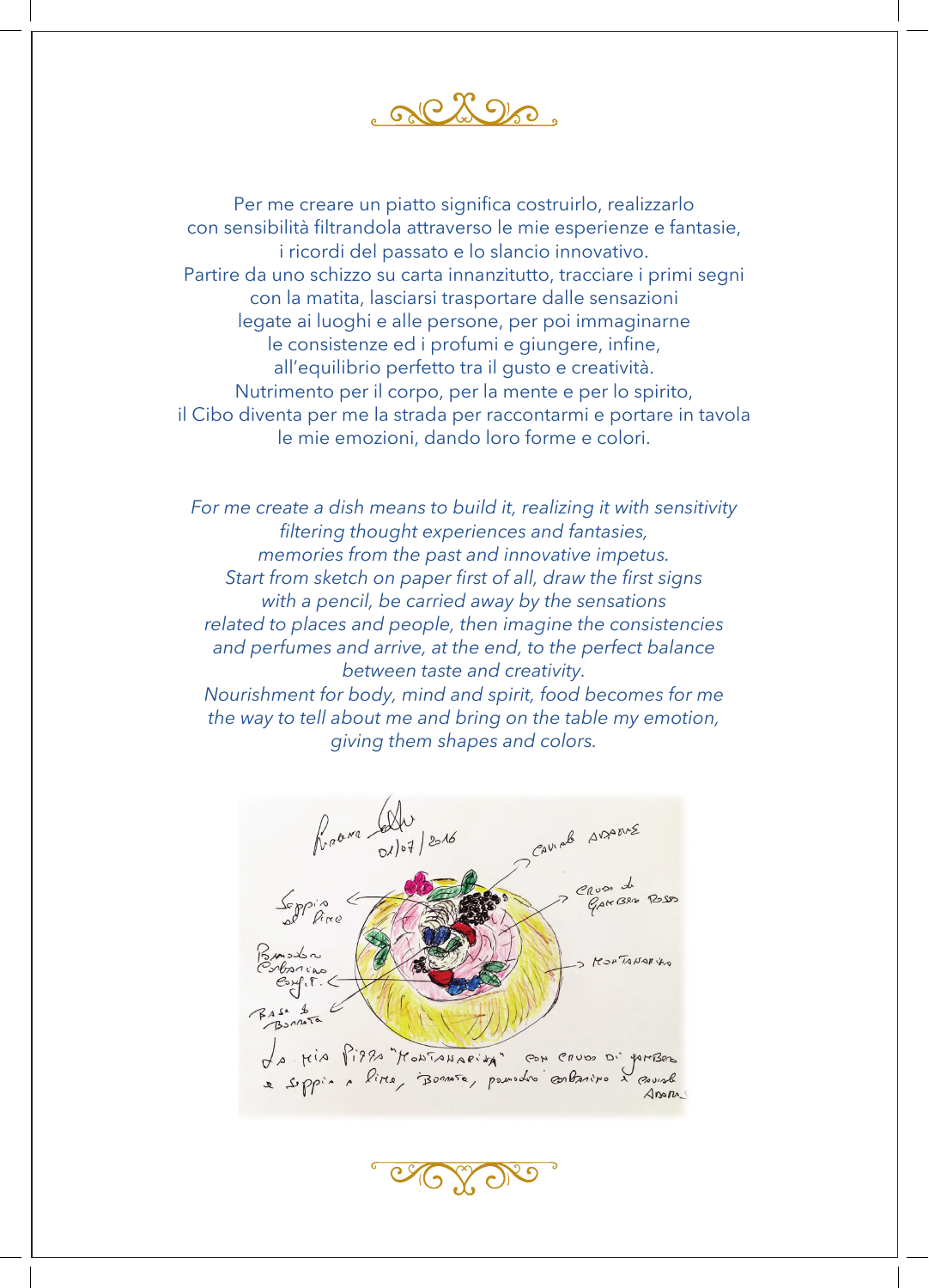<u>Reflexere</u>

## INDICE

| <b>CAPITOLO I</b><br><b>IL TIMIDO APPROCCIO</b>                      | pag. 3  |      |
|----------------------------------------------------------------------|---------|------|
| <b>CAPITOLO II</b><br>6 ESPRESSIONI 6 RAGIONI                        | pag.    | 4    |
| <b>CAPITOLO III</b><br><b>ISPIRATO DA UNA STORIA DI ACQUA E SALE</b> | pag.    | $-5$ |
| <b>CAPITOLO IV</b><br>LA BREZZA CHE SFIORA LO SCOGLIO                | pag.    | 6    |
| <b>CAPITOLO V</b><br><b>LE RADICI DELL'ORTO</b>                      | pag.    | 8    |
| <b>CAPITOLO VI</b><br><b>LA GUIDA DEL PASTORE</b>                    | pag.    | 9    |
| <b>GLI ALLERGENI</b>                                                 | pag. 11 |      |

Edizione 2022 Borgo Santandrea - Amalfi

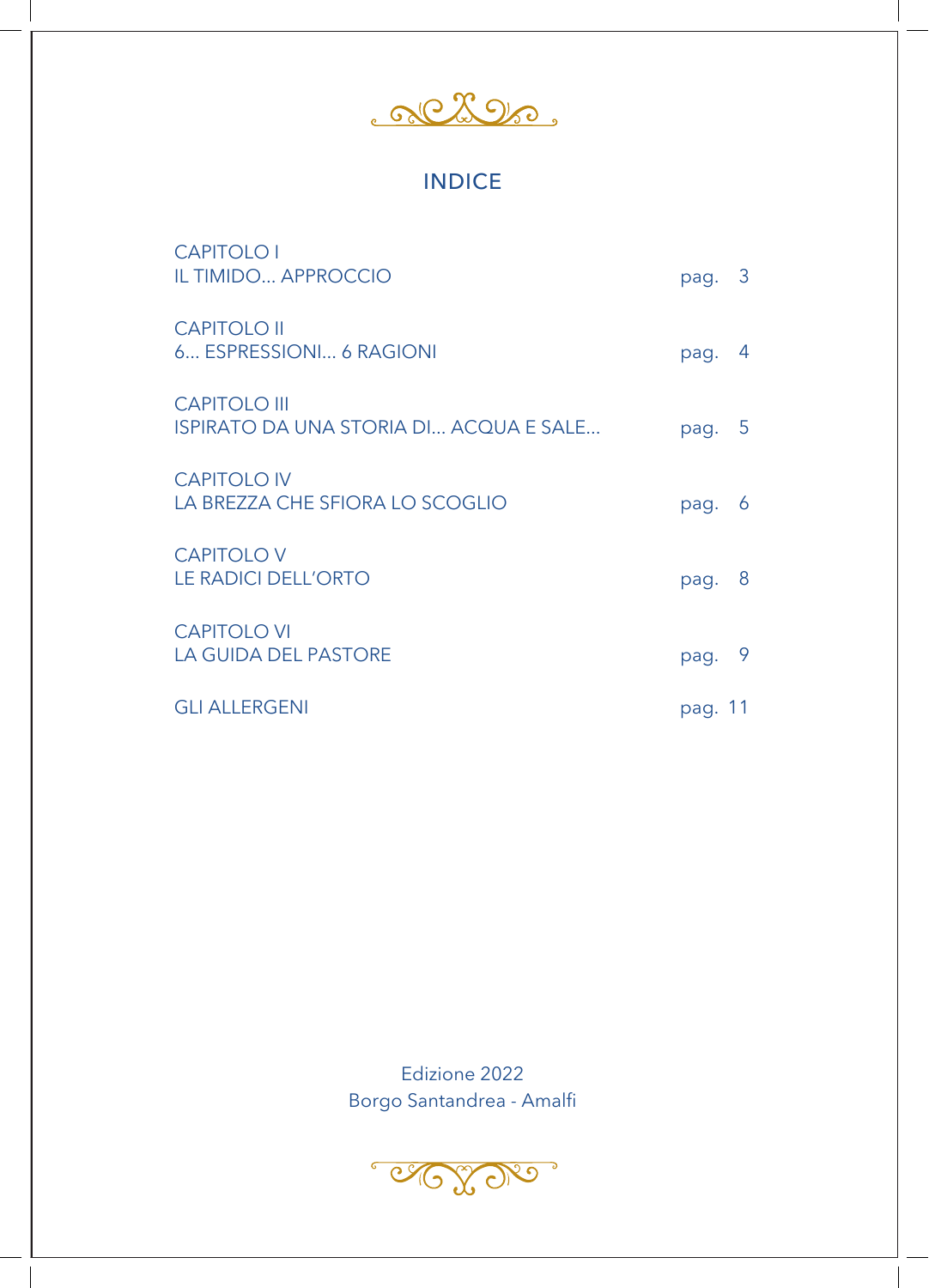albos.

## **IL TIMIDO... APPROCCIO**

CAPPUCCINO DI ASTICE CON CREMA DI PATATE AL LATTE E POLVERE AL NERO DI SEPPIA *LOBSTER CAPPUCCINO WITH POTATOES MILK CREAM AND INK CUTTLEFISH POWDER*  (A: 2,6,7,14)

SCAMORZA IN FOGLIA DI LIMONE AI CARBONI *SMOKED SCAMORZA CHEESE IN LEMON LEAVES TO THE COALS* 

E...

RISOTTO AFFUMICATO AL LIMONE NELLE SUE DECLINAZIONI E SCAMORZA DI AGEROLA *LEMON SMOKED RISOTTO WITH ITS VARIATIONS AND SMOKED SCAMORZA CHEESE FROM AGEROLA*  $(A: 7, 9)$ 

PALAMITA ED IL SUO SHABU-SHABU, INSALATINA AI 3 POMODORINI E ASPARAGO DI MARE *BONITO WITH HIS SHABU-SHABU, BABY SALAD WITH 3 CHERRY TOMATOES AND SEA ASPARAGUS* (A: 6,7,9,12,14)

LO FACEVA LA NONNA..., PIZZA DI GALLETTE CON VERMOUTH E CREMA PASTICCIERA *THE GRANDMOTHER WAS MAKING..., CRACKERS PIZZA WITH VERMOUTH AND PASTRY CREAM* (A: 1,3,6,7,8)

70

ABBINAMENTO VINO / *WINE PAIRING* 40

 $\sqrt{2}$  $\sqrt{\frac{2}{\sqrt{3}}}$ 

A: ALLERGENI / ALLERGENS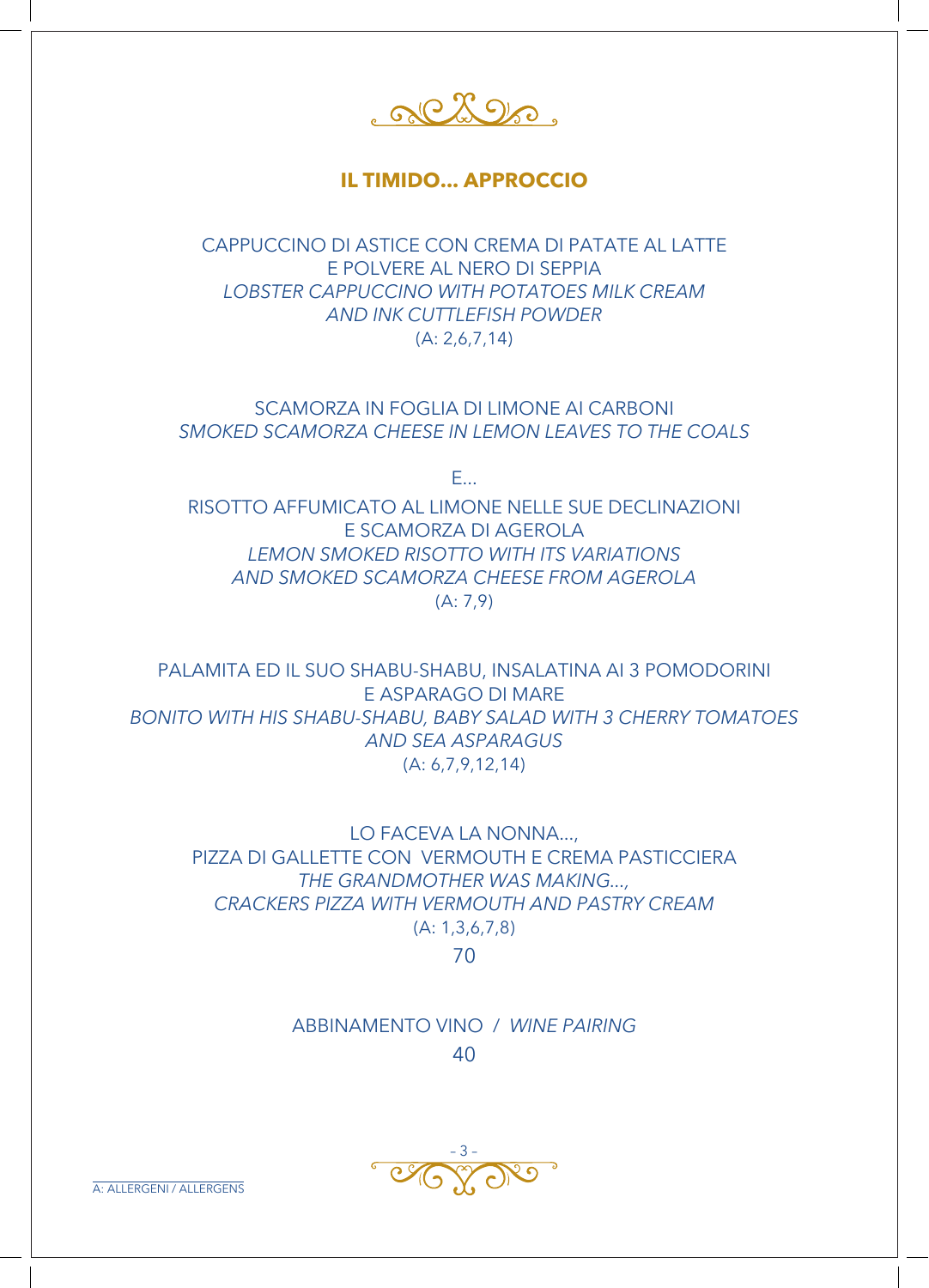albos.

**6... ESPRESSIONI... 6 RAGIONI**

PANE E RAGÙ *BREAD AND RAGOUT* (A: 1,3,7,12)

UNICO ELEMENTO... ZUPPA DI CIPOLLA CON IL SUO JUS E CREMA DI PANE *SINGLE ELEMENT...ONION SOUP WITH ITS REDUCTION AND CREAMY BREAD*  (A: 1,6,12)

SCAMORZA IN FOGLIA DI LIMONE AI CARBONI *SMOKED SCAMORZA CHEESE IN LEMON LEAVES TO THE COALS*

E...

RISOTTO AFFUMICATO AL LIMONE NELLE SUE DECLINAZIONI E SCAMORZA DI AGEROLA *LEMON SMOKED RISOTTO WITH ITS VARIATIONS AND SMOKED SCAMORZA CHEESE FROM AGEROLA* (A: 7,9)

> RAVIOLO CAPRESE AL CONTRARIO *CAPRESE RAVIOLI ON THE CONTRARY* (A: 1,7)

COME UN OSSOBUCO DI BUFALA ALLA MILANESE *LIKE... BUFFALO OSSOBUCO "MILANESE STYLE"* (A: 1,6,7,9,12)

LO FACEVA LA NONNA..., PIZZA DI GALLETTE CON VERMOUTH E CREMA PASTICCIERA *THE GRANDMOTHER WAS MAKING..., CRACKERS PIZZA WITH VERMOUTH AND PASTRY CREAM* (A: 1,3,6,7,8) 90 (SOLO MENU)

> ABBINAMENTO VINO / WINE PAIRING 50

– 4 –  $\overline{\mathrm{O}}$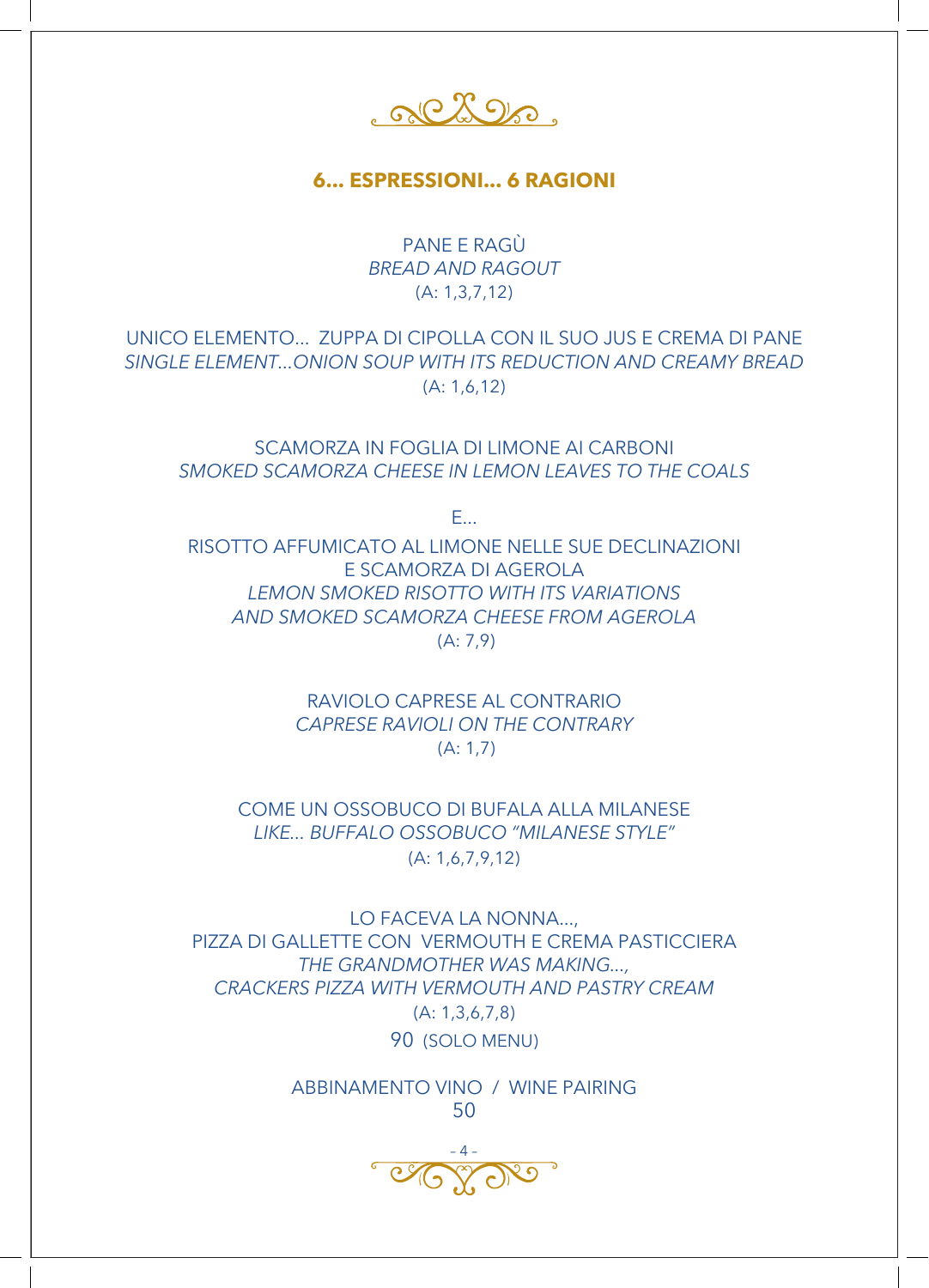albos.

## **ISPIRATO DA UNA STORIA DI... ACQUA E SALE**

GAMBERO ROSSO CON LATTE DI BUFALA, CARCIOFI DI PAESTUM E VERDURINE IN CARPIONE *RAW RED PRAWNS WITH BUFFALO MILK, ARTICHOKES FROM PAESTUM AND VEGETABLES IN "CARPIONE STYLE"*  (A: 1,2,7)

 MONTANARA CON STRACCIATA DI BUFALA E CRUDI DI MARE *MONTANARA WITH STRIPS OF BUFFALO CHEESE AND RAW SEAFOOD* (A: 1,2,7,14)

PASTA DI GRAGNANO ALLO SCOGLIO COTTA IN ACQUA DI LATTUGA DI MARE, PESCI E MOLLUSCHI IN VARIE CONSISTENZE *PASTA FROM GRAGNANO "ALLO SCOGLIO" COOKED IN SEAWEED WATER, FISH AND MOLLUSCS IN VARIOUS CONSISTENCIES*  (A: 1,2,4,9,12,14)

CANDELA DI CALAMARO CON ZUPPETTA DI PATATE, LIMONE E COLATURA , CACIO, PEPE E COZZE *SQUID CANDLE WITH POTATOES SOUP, LEMON AND "COLATURA", CACIO CHEESE, BLACK PEPPER AND MUSSELS*  (A: 1,5,7,14)

CARRÈ DI SOGLIOLA ALLA MUGNAIA, MAYONNAISE DI MANDORLA, INSALATA DI FINOCCHI, ARANCIA E BOTTARGA *RACK OF SOLE "MUGNAIA STYLE" WITH ALMOND MAYONNAISE, FENNELS SALAD, ORANGE AND BOTTARGA*   $(A: 4, 6, 9)$ 

> ASSOLUTO LIMONE *ABSOLUTE LEMON*  (A: 3,6,7,8)

110 (SOLO MENU)

ABBINAMENTO VINO / *WINE PAIRING*

60

 $-C(X-1)$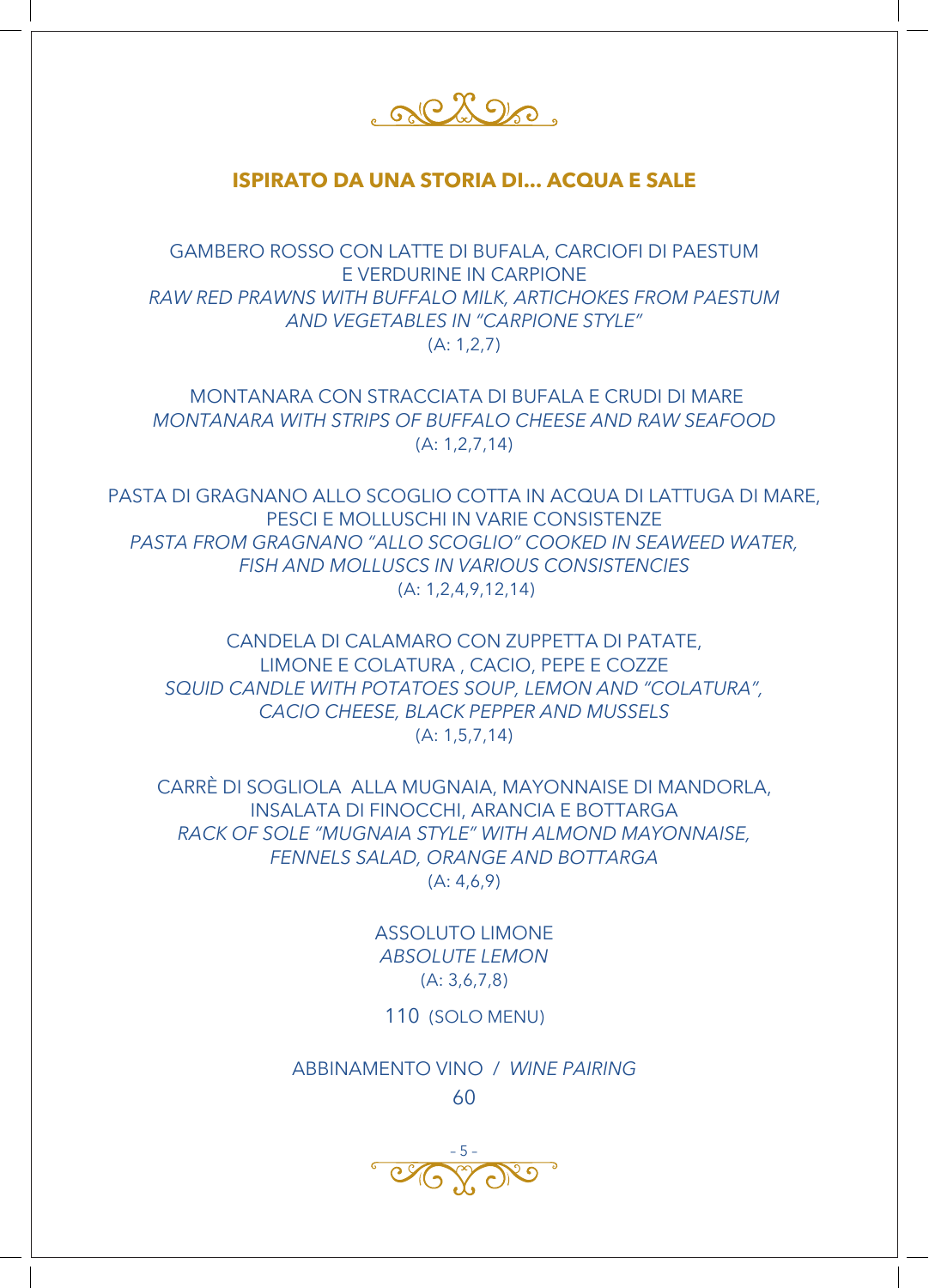albos.

## **LA BREZZA CHE SFIORA LO SCOGLIO**

 CAPPUCCINO DI ASTICE CON CREMA DI PATATE AL LATTE E POLVERE AL NERO DI SEPPIA *LOBSTER CAPPUCCINO WITH POTATOES MILK CREAM AND INK CUTTLEFISH POWDER*  (A: 2,6,7,14)

CANDELA DI CALAMARO CON ZUPPETTA DI PATATE, LIMONE E COLATURA, CACIO, PEPE E COZZE *SQUID CANDLE WITH POTATOES SOUP, LEMON AND COLATURA, CACIO CHEESE, BLACK PEPPER AND MUSSELS*  (A: 1,5,7,14)

> PANE E RAGÙ *BREAD AND RAGOUT*  (A: 1,3,7,12)

PASTA DI GRAGNANO ALLO SCOGLIO COTTA IN ACQUA DI LATTUGA DI MARE, PESCI E MOLLUSCHI IN VARIE CONSISTENZE *PASTA FROM GRAGNANO "ALLO SCOGLIO" COOKED IN SEAWEED WATER, FISH AND MOLLUSCS IN VARIOUS CONSISTENCIES*  (A: 1,2,4,9,12,14)

BOTTONI DI SEMOLA "SENATORE CAPPELLI" GENOVESE DI VITELLO E CIPOLLA DI MONTORO *SEMOLINA BUTTONS "SENATORE CAPPELLI" WITH VEAL AND ONIONS FROM MONTORO "GENOVESE STYLE"* (A: 1,3,7,9,12)

PALAMITA ED IL SUO SHABU-SHABU, INSALATINA AI 3 POMODORINI E ASPARAGO DI MARE *BONITO WITH HIS SHABU-SHABU, BABY SALAD WITH 3 CHERRY TOMATOES AND SEA ASPARAGUS*  (A: 6,7,9,12,14)

– 6 –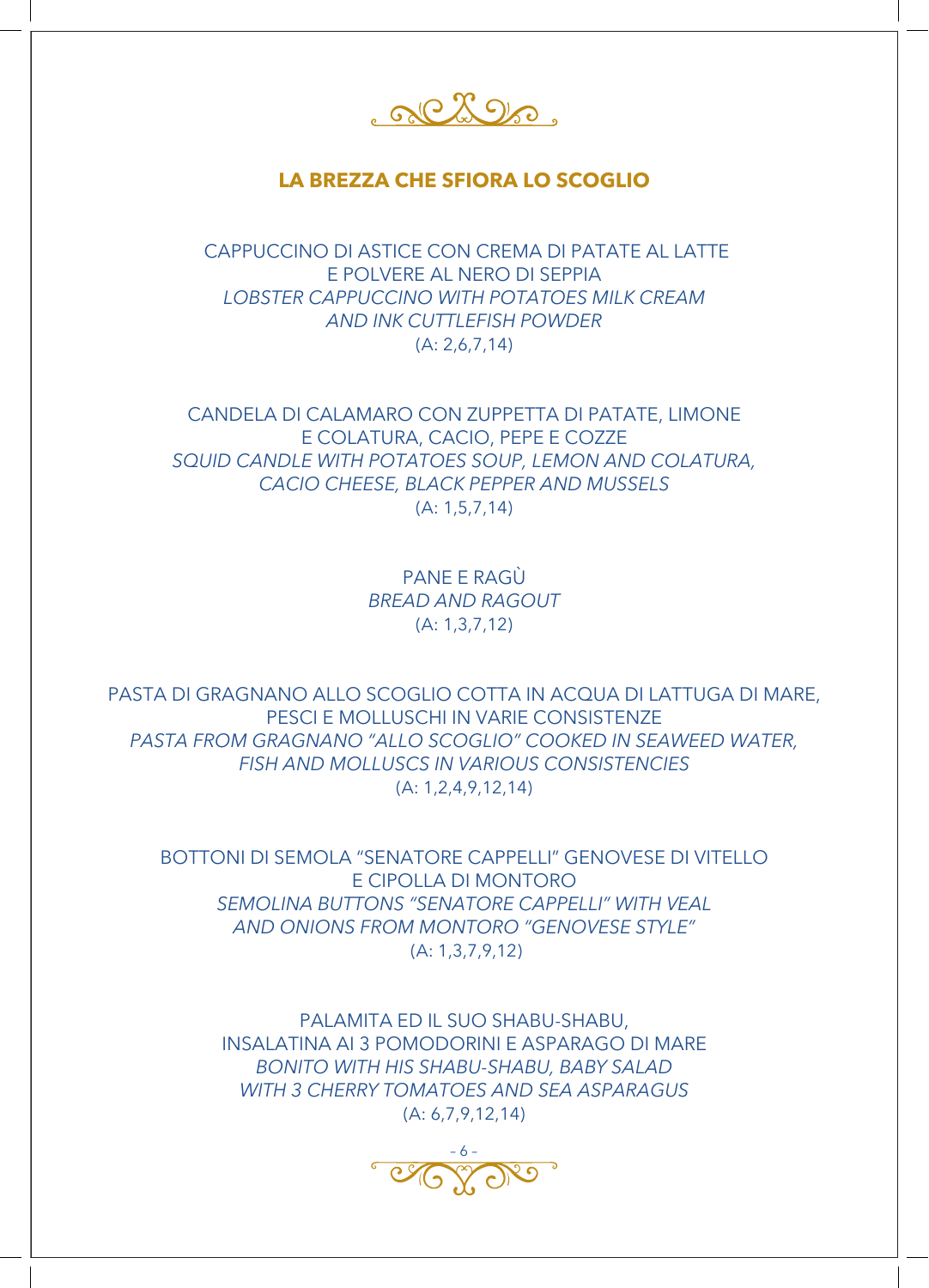<u>RCLOR.</u>

MAIALINO NERO IN BASSA COTTURA E LA SUA PANCETTA, **FAVE E PECORINO** SUCKLING PIG IN LOW COOKED WITH ITS CHEEK, FAVA BEANS AND PECORINO CHEESE  $(A: 7, 9, 12)$ 

ROCCOCÒ ESTIVO CON CREMA DI BUFALA, MANDARINO, **GELATO ALLA MANDORLA SALATA E NOCCIOLE PRALINATE** SUMMER ROCCOCO' WITH BUFFALO CREAM, TANGERINE, SALTED ALMOND ICE CREAM AND PRALINE HAZELNUTS  $(A: 3, 6, 7, 8)$ 

140 (SOLO MENU)

ABBINAMENTO VINO / WINE PAIRING 70

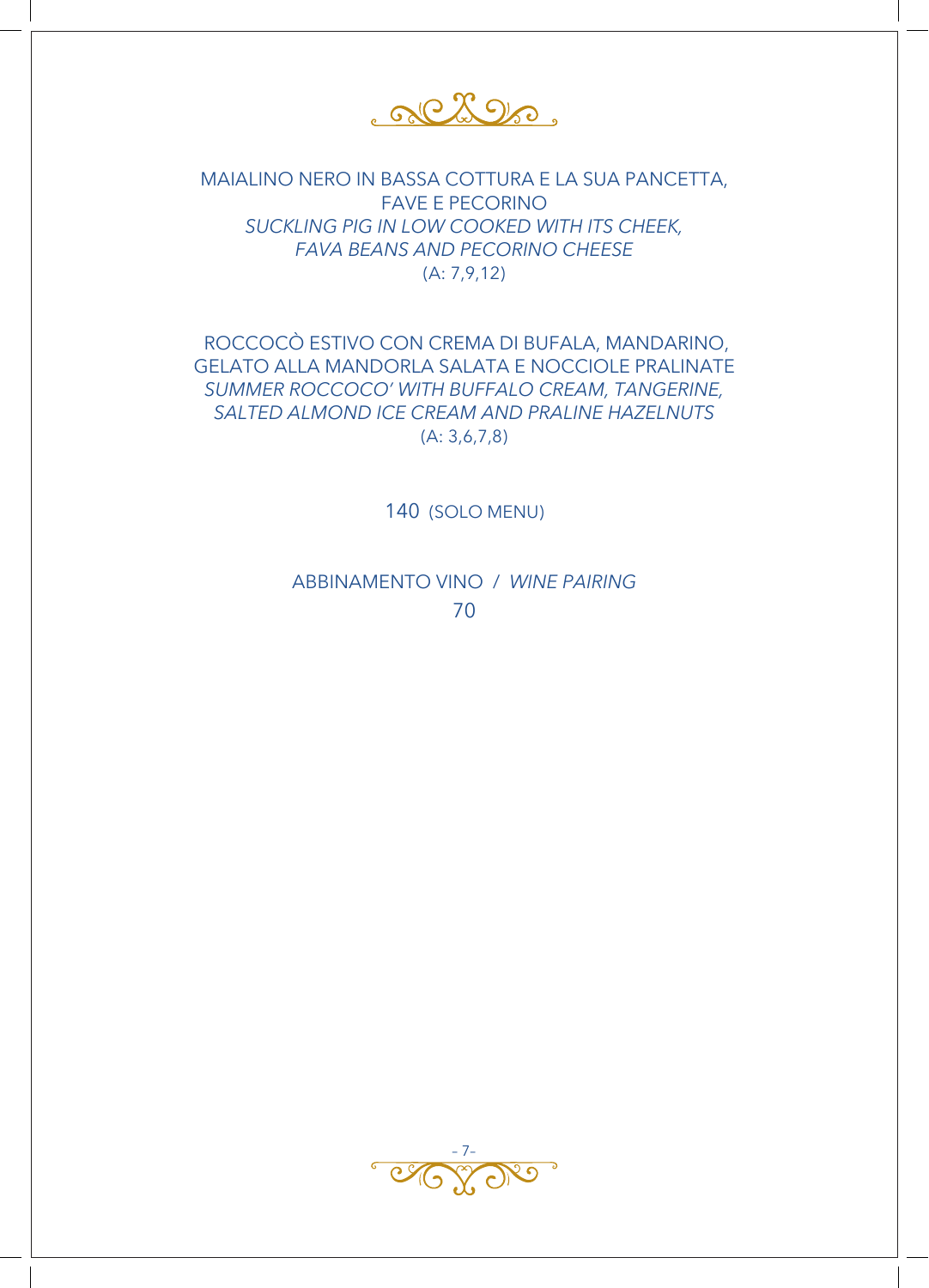<u>RCLOR</u>

## **LE RADICI DELL'ORTO**

UNICO ELEMENTO, ZUPPA DI CIPOLLA CON IL SUO JUS E CREMA DI PANE *SINGLE ELEMENT, ONION SOUP WITH ITS REDUCTION AND CREAMY BREAD*  (A: 1,6,12)

L'UOVO APPARENTE, POMODORO, CAPPERI E OLIVE NERE *APPARENT EGG, TOMATO, CAPERS AND BLACK OLIVES* 

> BUONO E ARRABBIATO *SERENE AND ANGRY* (A: 1)

MEDAGLIONE DI SEITAN CON RIDUZIONE DI VERDURE AL PEPE VERDE *MEDALLION OF SEITAN WITH VEGETABLES REDUCTION AND GREEN PEPPER*  (A: 6,9,12)

> COCCO-LATI CON LAMPONE E LIME *COCCO-LATI WITH RASPBERRIES AND LIME*  (A: 1,6,8)

> > 65 (SOLO MENU)

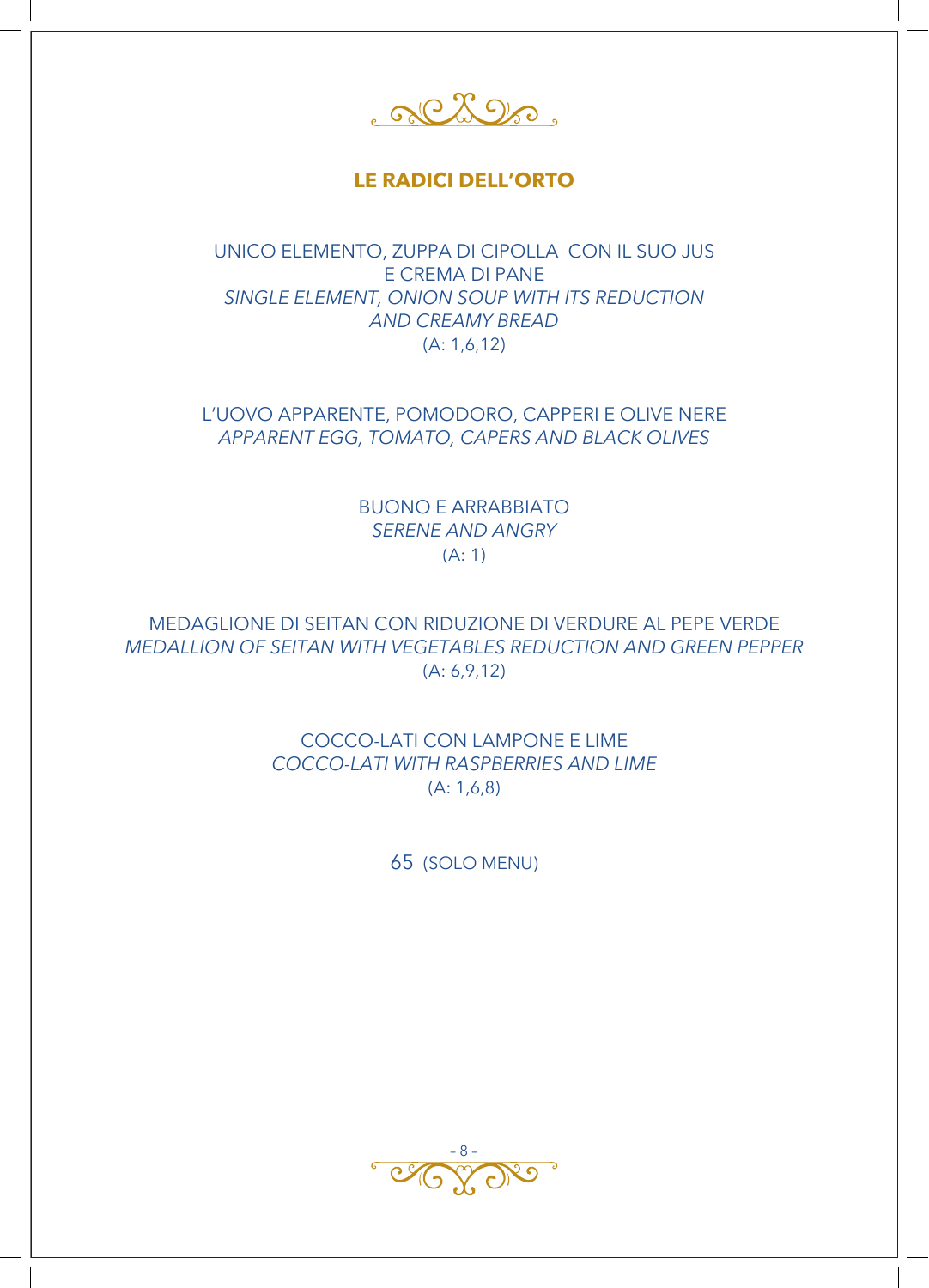albos.

## **DAL PASCOLO AL LATTE I FORMAGGI**

**CASEIFICIO AURORA, MONTI LATTARI**

## **BLU DI CAPRA**

 (LATTE DI CAPRA) STAGIONATO OLTRE 90GG *GOAT MILK SEASONED OVER 90 DAYS*

## **PECORINO DEI MONTI LATTARI**

LATTE DI PECORA E CAGLIO DI VITELLO STAGIONATO OLTRE 30 GIORNI *SHEEP MILK AND CALF RENNET SEASONED OVER 30 DAYS*

#### **AZIENDA CARMASCIANO, AVELLINO**

## **PECORINO DI CARMASCIANO**

LATTE CRUDO DEI PASCOLI DI CARMASCIANO 100% DI PECORA STAGIONATO 6 MESI *RAW MILK FROM THE PASTURES OF CARMASCIANO 100% SHEEP SEASONED 6 MONTHS* 

### **BOLLICINE DI MUCCA**

LATTE VACCINO, SALE E CAGLIO) STAGIONATO 3 MESI *COW'S MILK, SALT AND RENNET SEASONED 3 MONTHS*

## **BLU DI PECORA**

LATTE DI PASCOLO 100 % DI PECORA STAGIONATO MIN. 2 MESI *MILK FROM PASTURES 100% SHEEP SEASONED MINIMUM 2 MONTHS* 

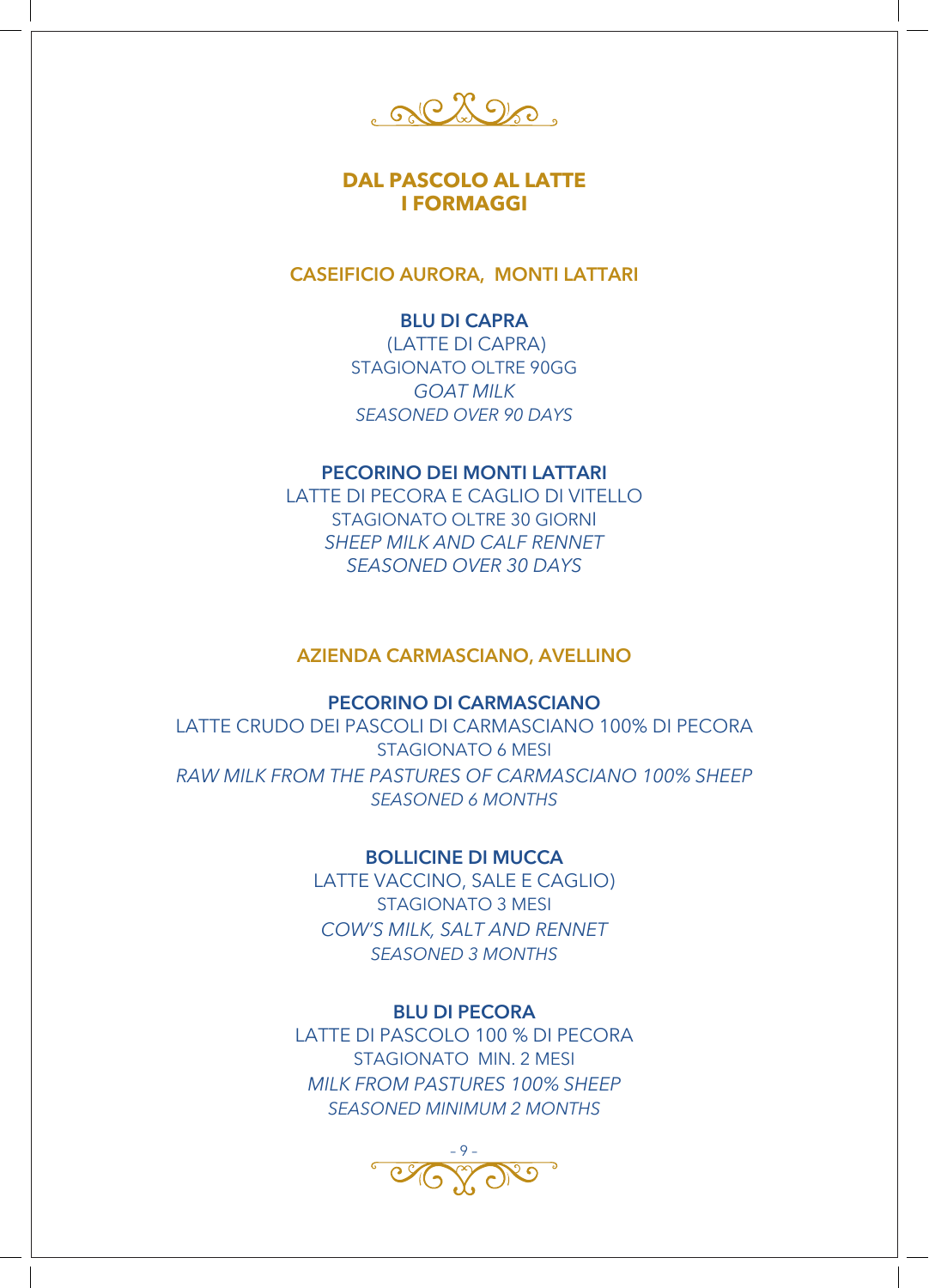albos.

## **AZIENDA CASA MADAIO, EBOLI**

**IL FICACCIO**

LATTE VACCINO E BUFALA MATURATO IN FOGLIE DI FICO STAGIONATO 30-40 GG *COW AND BUFFALO MILK MATURED IN FIGS LEAVES SEASONED BETWEEN 30 TO 40 DAYS* 

**IL CAPROTTO CILENTANO**

STAGIONATO DA 3 MESI FINO AD 1 ANNO *SEASONED BETWEEN 3 MONTHS TO 1 YEARS*  (A: 7)

> PER SINGOLA PORZIONE *PER SINGLE PORTION* 18

PER DEGUSTAZIONE *PER TASTING*

32

PER LA TUTELA DELLA SALUTE DEL CONSUMATORE, I PRODOTTI (CONTRASSEGNATI CON DUE ASTERISCHI) DELLA PESCA SOMMINISTRATI CRUDI O LE PREPARAZIONI GASTRONOMICHE A BASE DI PESCE CRUDO IN QUESTO ESERCIZIO, SONO SOTTOPOSTI A TRATTAMENTI DI BONIFICA PRE-VENTIVA CONFORMI ALLE PRESCRIZIONI DEL REG. CE 853/04 (ALLEGATO III, SEZIONE VIII, CAPITO-LO 3, LETTERA D, PUNTO 3) E DELLA CIRCOLARE MINISTERO DELLA SALUTE 17/02/2011. \*\* \* I PIATTI CONTRASSEGNATI CON L'ASTERISCO, SONO PREPARATI CON PRODOTTI CONGELATI DI QUALITA' SUPERIORE

FOR CONSUMER HEALTH PROTECTION, ALL RAW FISH PRODUCE (MARKED WITH TWO STARS) IN THIS ESTABLISHMENT IS SUBJECT TO PREVENTIVE BONIFICATION TREATMENTS CONFORMING TO THE REQUIREMENT OF REG. EC853/04 (ANNE XIII, SECTION VIII, CHAPTER 3, LETTER D, POINT 3) AND THE MINISTRY OF HEALTH CIRCULATION 17/02/201 \*\*

\* ALL DISHES MARKED WITH A STAR, ARE MADE WITH SUPERIOR QUALITY FROZEN PRODUCTS